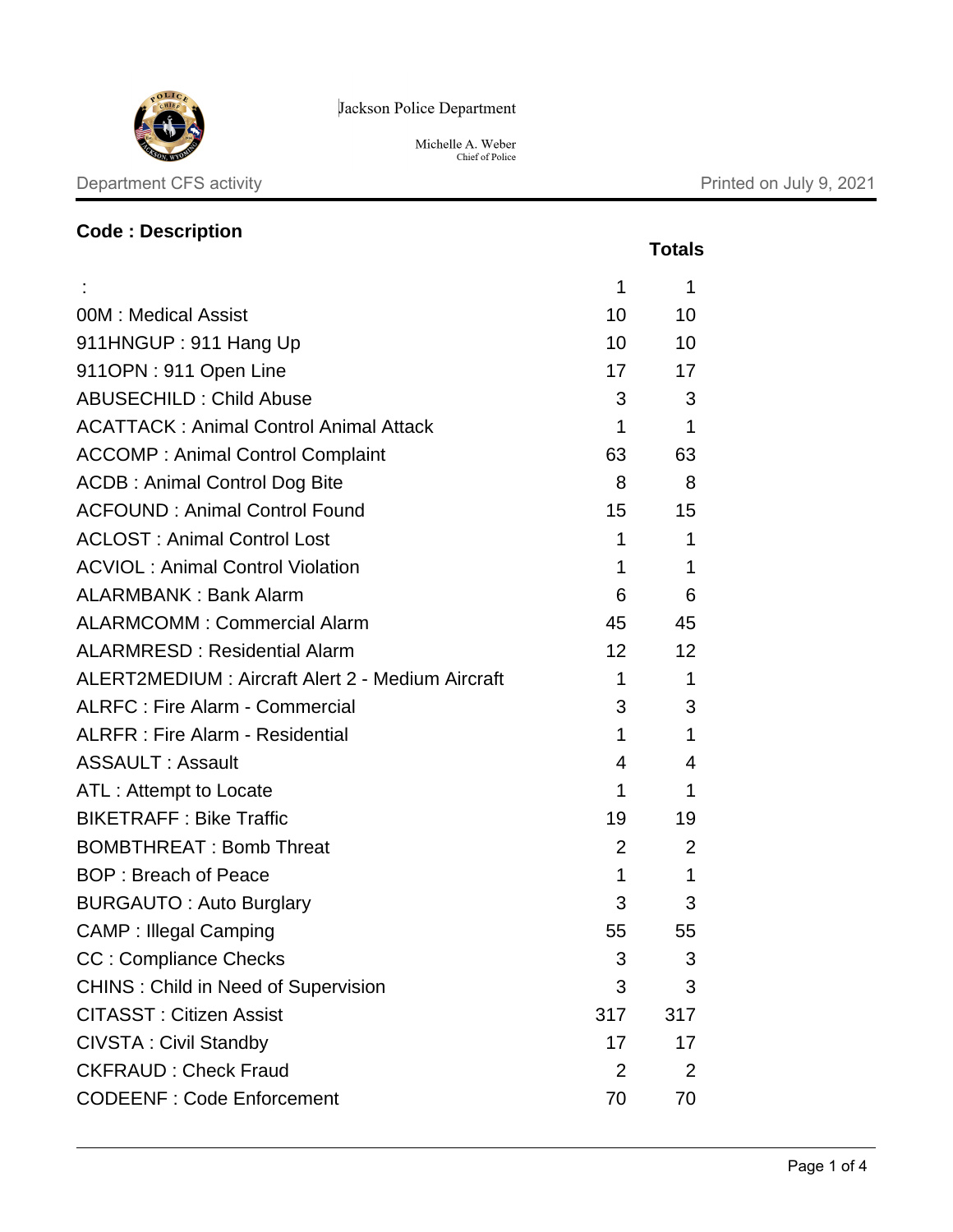# **Code : Description**

 **Totals**

| <b>COLL: Collision</b>                                 | 104            | 104            |
|--------------------------------------------------------|----------------|----------------|
| <b>COLL/H&amp;R: Collision Hit and Run</b>             | 42             | 42             |
| COLL/INJ: Collision with Injury                        | 3 <sup>1</sup> | 3              |
| <b>DESTPROP: Destruction of Property</b>               | 19             | 19             |
| <b>DISTURB: Disturbance</b>                            | 63             | 63             |
| <b>DISTURBNOISE: Noise Disturbance</b>                 | 52             | 52             |
| <b>DRIVCOMP: Driving Complaint</b>                     | 49             | 49             |
| <b>DRUGS: Drugs</b>                                    | 9              | 9              |
| <b>DUI: Driving Under Influence</b>                    | $\mathbf 1$    | $\mathbf 1$    |
| DVD : Domestic Dispute (Verbal)                        | 7              | 7              |
| DVP : Domestic Violence (Physical)                     | 9              | 9              |
| <b>EXTORT: Extort</b>                                  | $\mathbf 1$    | 1              |
| <b>FALSEID: False Identification</b>                   | 16             | 16             |
| FIGHT: Fight                                           | 4              | 4              |
| <b>FIREVEH: Vehicle Fire</b>                           | $\mathbf 1$    | $\mathbf 1$    |
| FOLLOWUP : Follow Up PATROL Investigation              | 141            | 141            |
| FRAUD: Fraud                                           | 15             | 15             |
| <b>HARASS: Harassment</b>                              | 11             | 11             |
| <b>HOMEVISIT: Probation &amp; Parole Home Visit</b>    | 1              | 1              |
| <b>INDEXPOS: Indecent Exposure</b>                     | 1              | 1              |
| <b>INFOAGNCY: Other Agency Information</b>             | $\mathbf 1$    | 1              |
| <b>INFOCOMM: Communications Center Information</b>     | 7              | 7              |
| <b>INFOONLY: Information Only</b>                      | 6              | 6              |
| <b>INVEST: Follow Up for INVESTIGATIONS</b>            | 5              | 5              |
| <b>MALMIS: Malicious Mischief</b>                      | 6              | 6              |
| <b>MIP: Minor in Possession</b>                        | 1              | 1              |
| <b>OAAFS: Outside Agency Assist Forest Service</b>     | 1              | 1              |
| <b>OAAGTNP: Outside Agency Assist GTNP</b>             | $\overline{2}$ | $\overline{2}$ |
| OAAJPD: Outside Agency Assist Jackson PD               | $\overline{2}$ | $\overline{2}$ |
| OAA : Outside Agency Assist                            | 7              | $\overline{7}$ |
| <b>OAAWHP: Outside Agency Assist WY Highway Patrol</b> | 3              | 3              |
| <b>ORDERVPROB: Probation Order Violation</b>           | 2              | 2              |
| <b>ORDERVPROT: Protection Order Violation</b>          | $\overline{2}$ | $\overline{2}$ |
| <b>PARKCOMP: Parking Complaint</b>                     | 146            | 146            |
| <b>PARK: Parking Rounds</b>                            | 36             | 36             |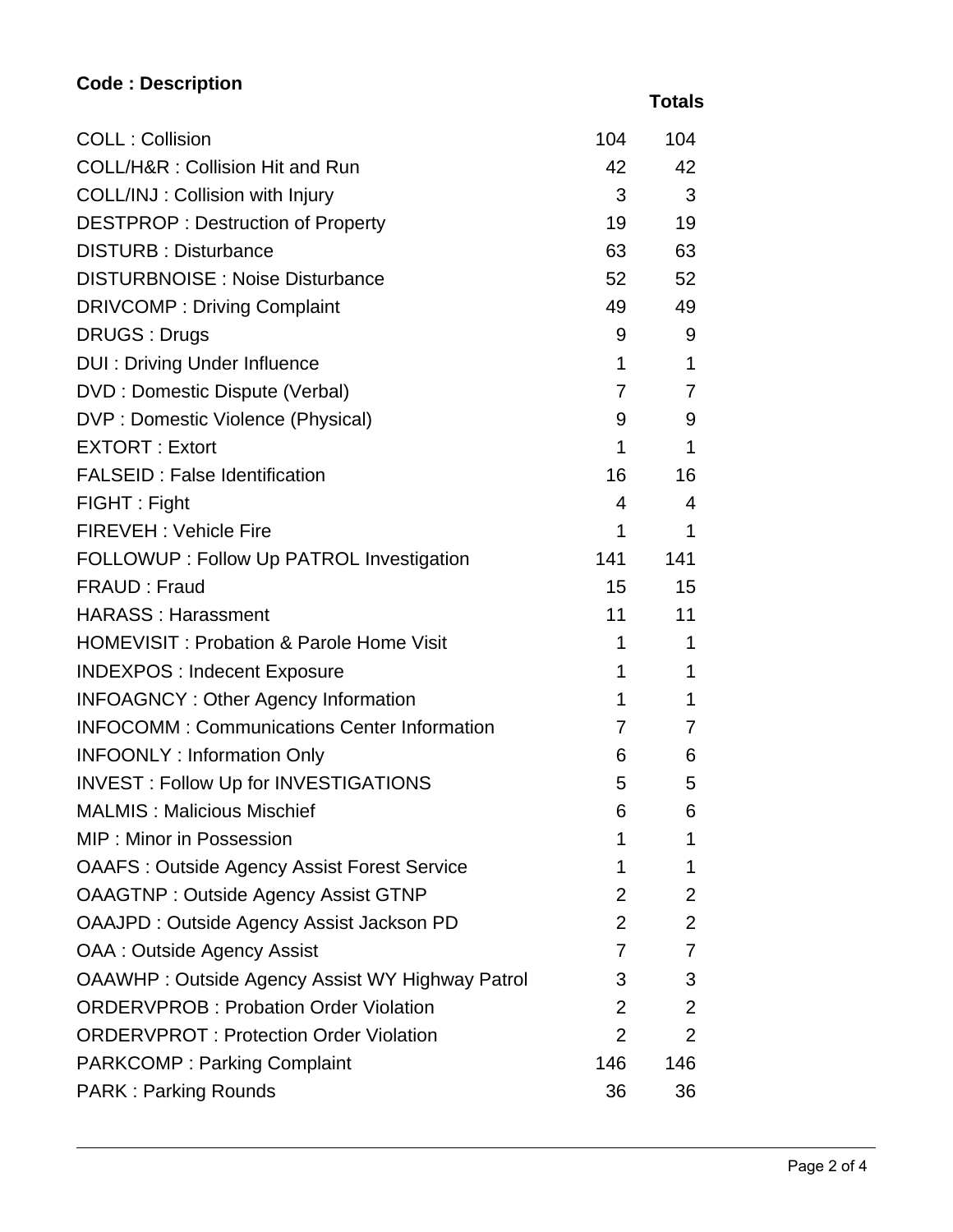# **Code : Description**

 **Totals**

| <b>PARKVIOL: Parking Violation</b>                  | 55             | 55             |
|-----------------------------------------------------|----------------|----------------|
| PASSSCHBUS : Illegal Passing of School Bus          | 1              | 1              |
| <b>PATCK: Patrol Check</b>                          | 3              | 3              |
| <b>PERMISS: Missing Person</b>                      | 8              | 8              |
| <b>PERSTOP: Pedestrian Stop</b>                     | 8              | 8              |
| <b>PERSUSP: Suspicious Person</b>                   | 54             | 54             |
| PHANDLE: Panhandling                                | $\mathbf{1}$   | $\mathbf{1}$   |
| PI: Public Intoxication                             |                | 24<br>24       |
| <b>PROPFND: Found Property</b>                      |                | 51 —<br>51     |
| <b>PROPLOST: Lost Property</b>                      | 18             | 18             |
| PS : Paper Service                                  | $2^{\circ}$    | 2              |
| <b>RECK: Reckless Driving</b>                       | $\mathbf{1}$   | 1              |
| <b>REDDI: Report Every Drunk Driver Immediately</b> | 22             | 22             |
| <b>REGVIOL: Registration Violation</b>              | $\overline{2}$ | 2              |
| <b>RUNAWAY: Runaway</b>                             | $\overline{4}$ | $\overline{4}$ |
| <b>SEXASLT: Sexual Assault</b>                      | $\overline{2}$ | 2              |
| <b>SHOPLIFT: Shoplifting</b>                        | $\overline{2}$ | 2              |
| <b>SNOWTOW: Snow Tows</b>                           | $\overline{7}$ | 7              |
| <b>SPECIAL: Special Assignment</b>                  | $\overline{7}$ | 7              |
| <b>STALKING: Stalking</b>                           | $\overline{2}$ | 2              |
| <b>SUICIDE: Suicide</b>                             | $\mathbf{1}$   | $\mathbf 1$    |
| <b>SUICIDSUB: Suicidal Subject</b>                  | 7              | $\overline{7}$ |
| <b>SUSCIR: Suspicious Circumstances</b>             | 99 —           | 99             |
| <b>TEST: Test Event</b>                             | 3              | 3              |
| <b>THAZ: Traffic Hazard</b>                         | 24             | 24             |
| <b>THEFTSERV: Theft of Services</b>                 | 3              | 3              |
| THEFT: Theft                                        | 25             | 25             |
| <b>THREATS: Threats</b>                             | 8              | 8              |
| <b>TRESPASS: Trespass</b>                           | 27             | 27             |
| <b>TSTOP: Traffic Stop</b>                          | 879            | 879            |
| <b>VEHABND: Abandoned Vehicle</b>                   | 27             | 27             |
| <b>VEHASST: Motorist Assist</b>                     | 31             | 31             |
| <b>VEHINFO: Vehicle Information</b>                 | $\overline{2}$ | 2              |
| <b>VEHREC: Recovered Vehicle</b>                    | 1              | 1              |
| <b>VEHSTLN: Stolen Vehicle</b>                      | 6              | 6              |
|                                                     |                |                |